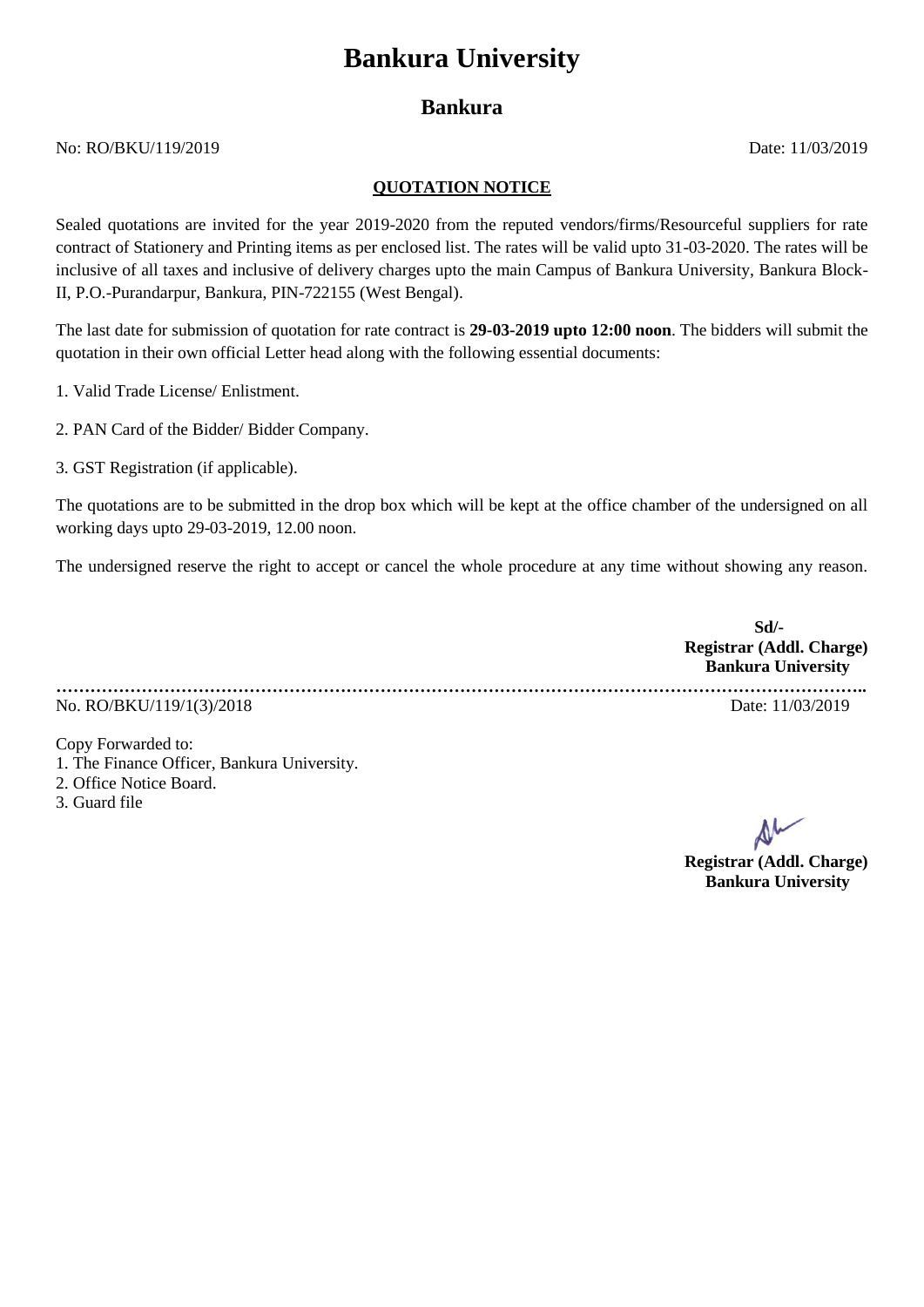| List of Items: |                                      |  |
|----------------|--------------------------------------|--|
| SL. NO.        | <b>NAME OF THE ITEMS</b>             |  |
| 1              | Teramax (rorito) Gel Pen             |  |
| $\overline{2}$ | Ocean Gel Pen                        |  |
| 3              | Use & Throw Pen                      |  |
| 4              | Ball Pen (good quality)              |  |
| 5              | White Board Marker pen               |  |
| 6              | Marker Pen (Big & small size)        |  |
| 7              | <b>Correction Pen</b>                |  |
| 8              | Gel Pen Refill (Trimax)              |  |
| 9              | Chalk                                |  |
| 10             | <b>Chalk Pencil (Assorted)</b>       |  |
| 11             | Peon Book                            |  |
| 12             | Letter Issue Register (Big Size)     |  |
| 13             | Letter Issue Register (Small Size)   |  |
| 14             | 10 no. Rule Register                 |  |
| 15             | 12 no. Rule Register                 |  |
| 16             | 4 no. Rule Register                  |  |
| 17             | 6 no. Rule Register                  |  |
| 18             | 8 no. Rule Register                  |  |
| 19             | Stock Register (400 Page)            |  |
| 20             | Staff Attendance Register            |  |
| 21             | Student Attendance Register (Double) |  |
| 22             | Student Attendance Register (single) |  |
| 23             | Teacher Attendance Register          |  |
| 24             | <b>Meeting Notice Book</b>           |  |
| 25             | <b>Meeting Resolution Book</b>       |  |
| 26             | Note Book (big)                      |  |
| 27             | Note Book (medium)                   |  |
| 28             | Note Book (small)                    |  |
| 29             | A4 Paper (J.K)                       |  |
| 30             | Dista Paper                          |  |
| 31             | A4 Paper (Good quality) (Copy Power) |  |
| 32             | <b>Brown Paper</b>                   |  |
| 33             | Legal Paper                          |  |
| 34             | Ash Tray                             |  |
| 35             | Bag (Big Size) (Heavy Quality)       |  |
| 36             | <b>Bucket (Plastic)</b>              |  |
| 37             | <b>Bucket (Steel)</b>                |  |
| 38             | Jug (Plastic)                        |  |
| 39             | Mug (Tea)                            |  |
| 40             | Mug (plastic)                        |  |
| 41             | <b>Bathroom Fragrance</b>            |  |
| 42             | Battery (Eveready) AA                |  |
| 43             | Battery (Eveready) AAA               |  |
| 44             | Remote Battery (12 v GP Ultra)       |  |
| 45             | <b>Beauty Soap Box</b>               |  |
| 46             | <b>Bell Clip</b>                     |  |
| 47             | Binder Clip (25 mm.)                 |  |
| 48             | Binder Clip (no-114)(41 mm.)         |  |
| 49             | Binder Clip (no-19)                  |  |
| 50             | Binder Clip (no-60)(32 mm.)          |  |
| 51             | Binder Clip (UBC-51 mm.)(Big Size)   |  |
| 52             | Cloth Duster                         |  |
| 53             | <b>Computer Duster</b>               |  |
| 54             |                                      |  |
| 55             | Cloth Duster (Big Size)              |  |
|                | White Board Duster                   |  |
| 56             | <b>Black Board Duster</b>            |  |
| 57             | Black Hit (400 ml.)                  |  |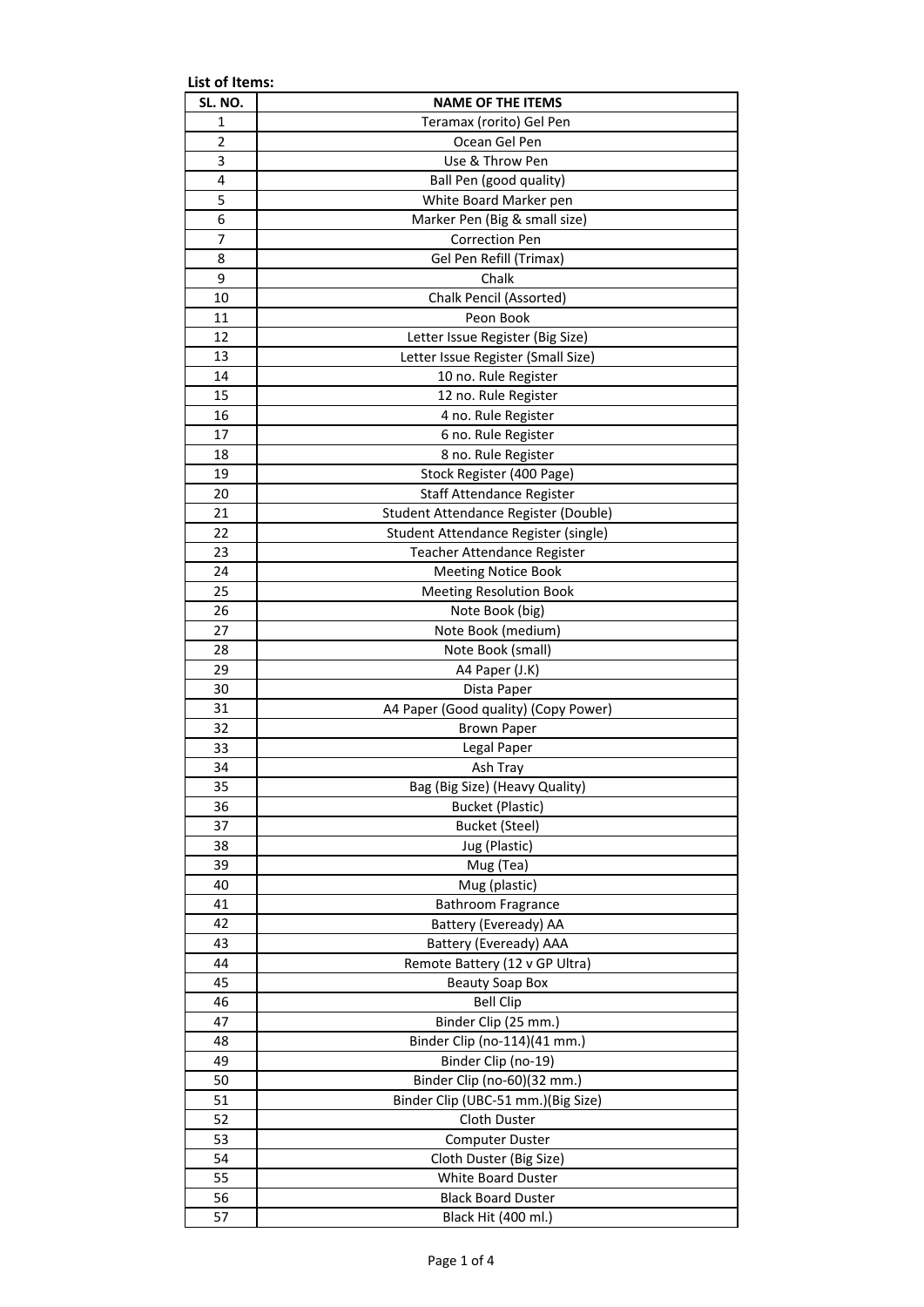| List of Items: |                                   |
|----------------|-----------------------------------|
| SL. NO.        | <b>NAME OF THE ITEMS</b>          |
| 1              | Teramax (rorito) Gel Pen          |
| 58             | White Phenyle                     |
| 59             | <b>Black Phenyle</b>              |
| 60             | Bleching Powder (500 gm.)         |
| 61             | Harpic                            |
| 62             | Lizol Liquid (500 ml.)            |
| 63             | Pan Dust                          |
| 64             | Floor Cleaner Brush (String Mop)  |
| 65             | Floor Wiper                       |
| 66             | <b>Toilet Brush</b>               |
| 67             | <b>Toilet Paper</b>               |
| 68             | Topna                             |
| 69             | Calculator (Scientific)(991 ES)   |
| 70             | Calculator Orpat (OT-1700T)       |
| 71             | Calculator Orpat (OT-400GT)       |
| 72             | Candle (Big Size)                 |
| 73             | Cellotape (Hand Cutter)           |
| 74             | Cellotape (Small Size)            |
| 75             | Cellotape 1"                      |
| 76             | Cellotape 1/2"                    |
| 77             | Brown Tape 2"                     |
| 78             | Cellotape 2"                      |
| 79             | Chair Band (Color)                |
| 80             | Cellotape Cutter (big)            |
| 81             | Cover File (Big Size)             |
| 82             | Cover File (Medium Size)          |
| 83             | Cover File (Small Size)           |
| 84             | Arch File (Poly Coated)           |
| 85             | Spring File                       |
| 86             | <b>Channel File</b>               |
| 87             | Cobra File                        |
| 88             | <b>Folder Box</b>                 |
| 89             | Folder File (Two Fold File)       |
| 90             | Plastic Folder File               |
| 91             | Colin (250 ml.)                   |
| 92             | Colin (500 ml.)                   |
| 93             | Desk Organiser / Pen Stand        |
| 94             | Detergent Powder (800 gm.)        |
| 95             | Door Bell                         |
| 96             | Dettol Hand wash                  |
| 97             | Double Punching Machine (Kangaro) |
| 98             | Dustbin (Medium Size) (Nilkamal)  |
| 99             | Glue (Gripex) (700 ml.)           |
| 100            | Glue (Gripex) small Size          |
| 101            | Glue Stik (Camlin 8 g)            |
| 102            | Fevi Col (200 ml.)                |
| 103            | Fevi Gum (200 ml.)                |
| 104            | Fevi Stick                        |
| 105            | Fevicol (50 ml.)                  |
| 106            | National Flag(Big)                |
| 107            | Flag Suta                         |
| 108            | Narkol Jhata                      |
| 109            | Jull Jharu                        |
| 110            | <b>Full Jhata</b>                 |
| 111            | Goodknight Liquid                 |
| 112            | Goodknight Machine+Liquid         |
| 113            | <b>Hand Towel</b>                 |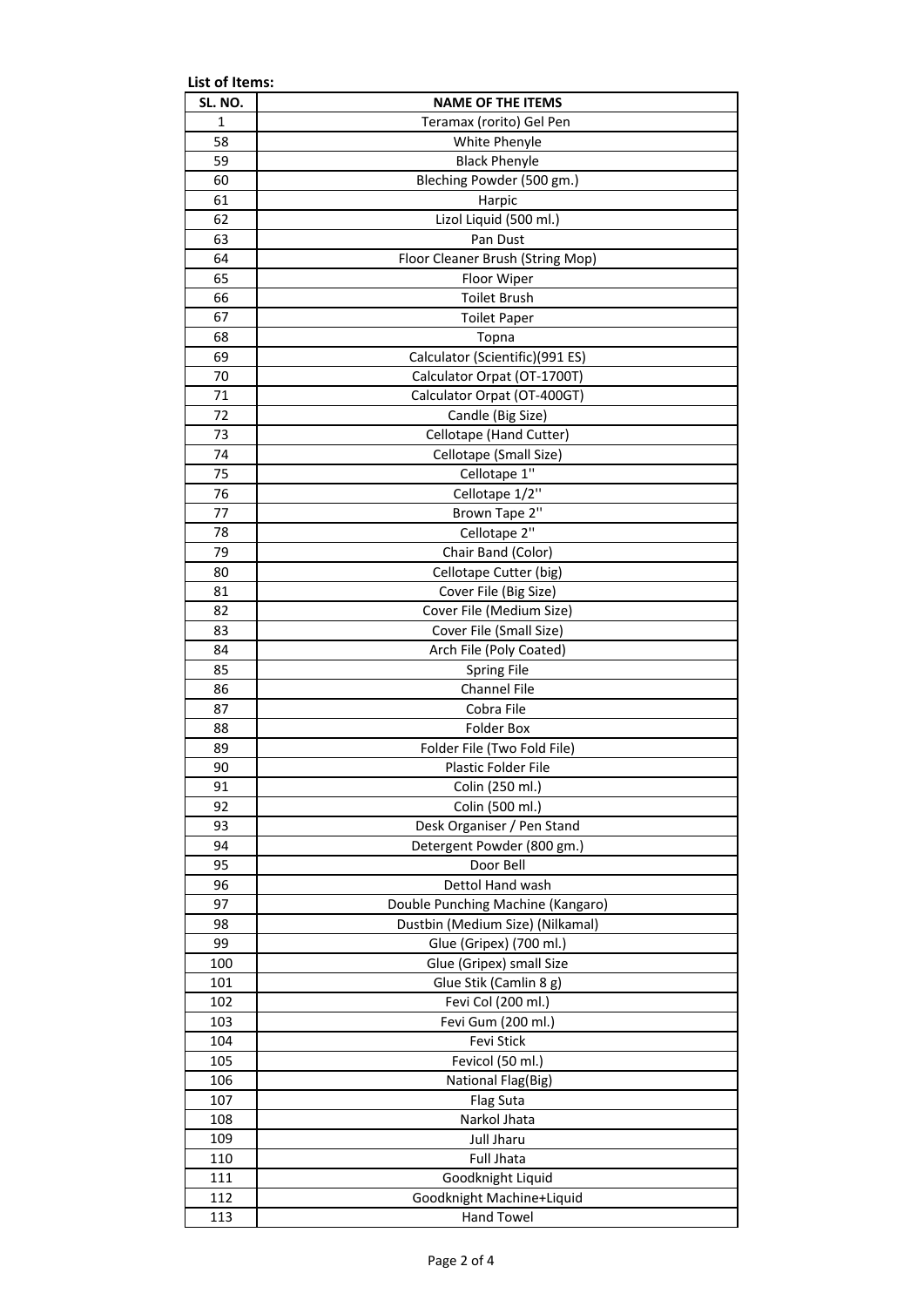| List of Items: |                                     |  |  |
|----------------|-------------------------------------|--|--|
| SL. NO.        | <b>NAME OF THE ITEMS</b>            |  |  |
| 1              | Teramax (rorito) Gel Pen            |  |  |
| 114            | Towel (Big)                         |  |  |
| 115            | Dettol Hand-wash                    |  |  |
| 116            | Life Boy Hand-wash                  |  |  |
| 117            | Handwash pouch (Dettol)             |  |  |
| 118            | Lifeboy Soap (Small Size)(50 gm.)   |  |  |
| 119            | Key Ring (plastic)                  |  |  |
| 120            | Key Ring (Round)                    |  |  |
| 121            | knife                               |  |  |
| 122            | Lock (Link-6 lever)                 |  |  |
| 123            | Lock (Godrej-7 lever)               |  |  |
| 124            | Loose White Slip                    |  |  |
| 125            | Magnetic Two in One Stand           |  |  |
| 126            | Mouse Pad                           |  |  |
| 127            | Naptholin Ball (200 gm.)            |  |  |
| 128            | Notice Board Pin                    |  |  |
| 129            | Nylon Bag (Big Size)                |  |  |
| 130            | Dustbin (Medium Size) (Nilkamal)    |  |  |
| 131            | Paddle Dustbin                      |  |  |
| 132            | Waste Paper Busket                  |  |  |
| 133            | Foam Tape                           |  |  |
| 134            | Page Marker                         |  |  |
| 135            | Paper Weight                        |  |  |
| 136            | Pitch Board Clip                    |  |  |
| 137            | <b>Plastic Container</b>            |  |  |
| 138            | Punching Machine (single side)      |  |  |
| 139            | Punching Machine (double side)      |  |  |
| 140            | Plastic Tray                        |  |  |
| 141            | Pencil                              |  |  |
| 142            | Scale (Plastic)                     |  |  |
| 143<br>144     | Scale (Steel)<br>Eraser             |  |  |
| 145            | Sharpner                            |  |  |
| 146            | Perfume (Alone) (200 ml.)           |  |  |
| 147            | Room Freshner (Godrej-Morning)      |  |  |
| 148            | Rubber Band (Big Size) (1 k.g)      |  |  |
| 149            | Rubber Band (Small Size) (1 k.g)    |  |  |
| 150            | Door Mat (Big Size)                 |  |  |
| 151            | Door Mat (Medium Size)              |  |  |
| 152            | Door Mat (Small Size)               |  |  |
| 153            | Scissor (Big)                       |  |  |
| 154            | <b>Steel Scissors</b>               |  |  |
| 155            | Knife                               |  |  |
| 156            | Scotch Brite (Scrub Pad)            |  |  |
| 157            | Vim Soap (250 g.)                   |  |  |
| 158            | Vim Soap (Small Size) 165 g.        |  |  |
| 159            | Stainless Steel Spoon               |  |  |
| 160            | Spoon (kata)                        |  |  |
| 161            | Stamp Pad Ink (Blue) (28 ml.)       |  |  |
| 162            | Stamp Pad                           |  |  |
| 163            | Stapler (Gold-10) (Kangaro)         |  |  |
| 164            | Stapler (HD-10) (kangaro)           |  |  |
| 165            | Stapler (HD-45) (kangaro)           |  |  |
| 166            | Stapler Pin (No-10-1 m) (Kangaro)   |  |  |
| 167            | Stapler Pin (No-24/6-1 m) (Kangaro) |  |  |
| 168            | Jams Clip                           |  |  |
| 169            | King Pins (alpin)                   |  |  |